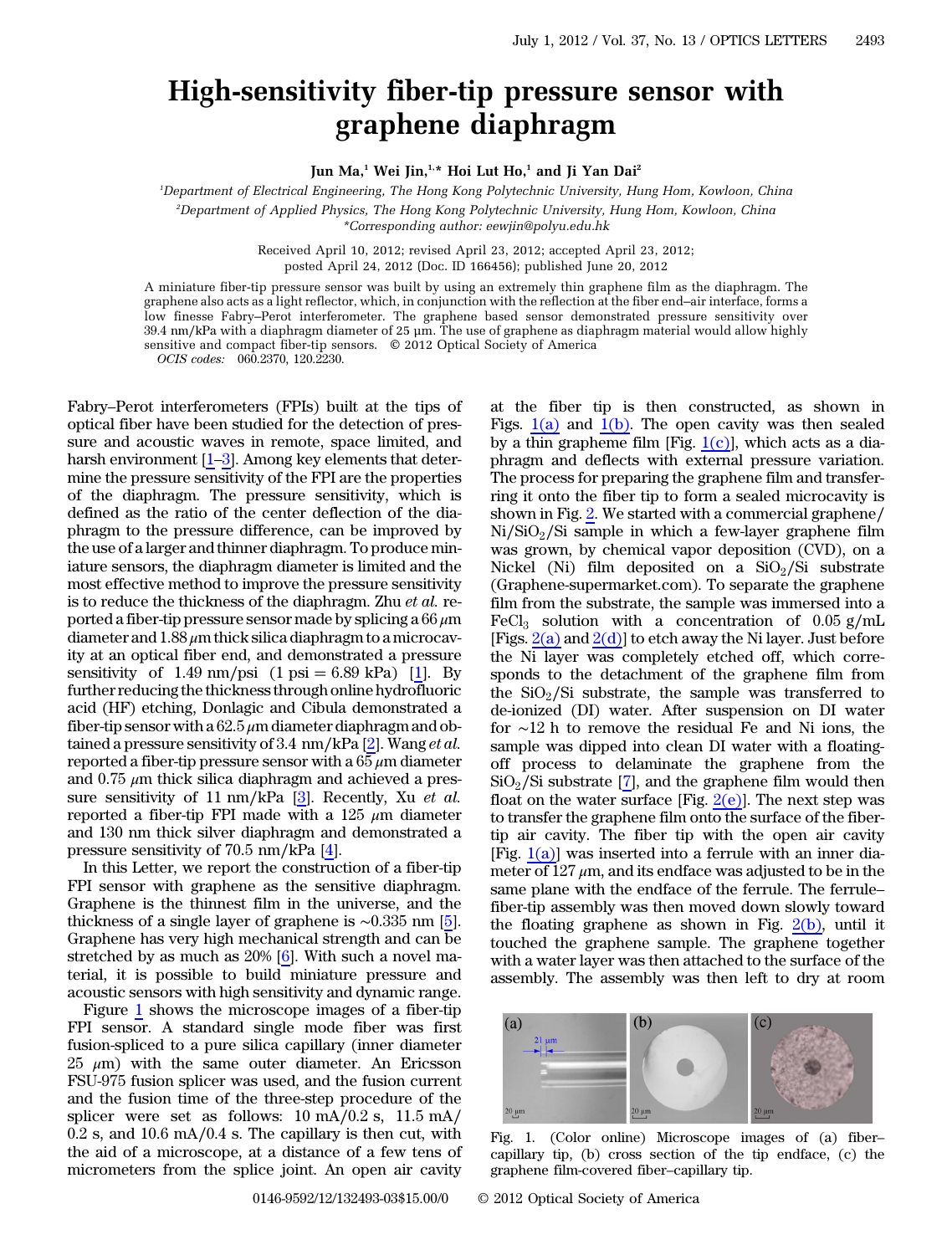<span id="page-1-0"></span>

Fig. 2. (Color online) Fabrication process of the fiber-tip microcavity with a graphene diaphragm. (a) Etching off the Ni layer by immersing the sample into a  $FeCl<sub>3</sub>$  solution; (b) transferring the graphene film floating on the water surface to the surface of the fiber-tip open cavity, (c) schematic showing the graphene film covering the fiber-tip microcavity; photographs of (d) graphene/Ni/SiO<sub>2</sub>/Si sample floating on FeCl<sub>3</sub> solution, (e) graphene film floating on DI water, (f) graphene film on the surface of the ferrule–fiber-tip microcavity assembly.

temperature in a cabinet for about half an hour. During the drying process, we found that water was drawn, by capillary force, into the space between the fiber and the ferrule. This might have helped to avoid damaging the graphene film under the water surface tension and preventing the sealing of water into the microcavity. After water evaporation, the graphene is firmly stuck to the surface of the fiber-tip by the van der Waals interaction to form a sealed microcavity [[8\]](#page-2-7), as illustrated in Figs.  $2(c)$  and  $2(f)$ . The microscope image of a sealed fiber-tip microcavity is shown in Fig.  $1(c)$ .

The microcavity was characterized by using a reflective system similar to that described in [[9\]](#page-2-8). A broadband source comprising five light emitting diodes (LEDs) with a central wavelength from 1200 to 1700 nm was used to illuminate the microcavity, and the reflection spectrum was analyzed by an optical spectrum analyzer (OSA) (0.01 nm resolution) through the use of an optical circulator. Figure  $3(a)$  shows a typical reflection spectrum. Considering the small reflectivity of the silica–air interface as well as the graphene film  $[9,10]$  $[9,10]$  $[9,10]$ , higher-order reflections from these surfaces may be ignored and the periodic reflection spectrum in Fig.  $3(a)$  may be regarded as a result of two-beam interference. The length of the air cavity d can then be calculated by  $d = \lambda^2/2\delta\lambda$ , where  $\lambda$ and  $\delta\lambda$  are respectively the dip (or peak) wavelength

<span id="page-1-1"></span>

Fig. 3. (Color online) (a) Measured reflection spectrum of the FPI, (b) calculated reflectance as a function of the number of graphene layers. The complex refractive index used in the calculation is  $3.45 - j2.32$  for graph FPI, (b) calculated reflectance as a function of the number of graphene layers. The complex refractive index used in the cal-

and the wavelength spacing between the two fringes. From Fig.  $3(a)$ , the cavity length d is determined to be 21  $\mu$ m, in agreement with the value measured by the microscope [Fig.  $1(a)$ ].

The reflectivity of the two cavity surfaces was examined in detail. Before the graphene film placement, the reflectivity of the fiber end silica–air interface was first measured with a power meter to be 1.3%–2.0%, depending on samples. These values are smaller than the Fresnel coefficient calculated for a perfect silica–air interface at normal incidence (∼3.4*%* at ∼1550 nm), possibly due to imperfect (tilted) fiber cleaving. The reflectivity of graphene film was determined, by the curve fit to the measured reflection spectrum [e. g., Fig.  $3(a)$ ], to be 0.27%–0.79%. These results were verified by measurement with an optical low coherence reflectometer (OLCR). The reflectivity of the graphene film with an increasing number of graphene layers was also calculated, and the results are shown in Fig. [3\(b\).](#page-1-1) According to the product datasheet, the graphene film grown on nickel is not uniform, and its thickness varies from 1 to 4 layers. From Fig.  $3(b)$ , the reflectivity of the graphene film should be less than 1%, in agreement with the experimentally measured values.

The pressure response of the sensor was tested with the same setup but the sensor head was placed in a sealed pressure chamber. The wavelength shift  $\Delta \lambda$  of the interference fringe under different pressures was measured, and the cavity length change  $\Delta d$ , which equals the diaphragm deflection  $\Delta \delta$ , was calculated by using the relationship  $\Delta d = d \cdot \Delta \lambda / \lambda$  [\[9](#page-2-8)]. The cavity length is found to decrease with the increase of the external pressure, following a nonlinear curve as shown in Fig.  $4(a)$ . This is expected since the linear model is only applicable for a deflection smaller than 30% of the thickness of the diaphragm [[12\]](#page-2-10). The average pressure sensitivity over the range from 0 to 5 kPa is estimated to be 39.4 nm∕kPa. The relationship between the deflection  $\delta$  of a circular diaphragm made of a linear isotropic elastic material

<span id="page-1-3"></span>and the pressure change P may be described by [6,13]  

$$
P = \frac{2Et}{(1-v)a^4} \delta^3 + \frac{4\sigma_0 t}{a^2} \delta
$$
 (1)

where E is the Young's modulus of the graphene ( $\sim$ 1 Tpa),  $\nu$  is its Poisson's ratio (∼0.17) [\[6](#page-2-5)],  $\sigma_0$  is the graphene film pre-stress, and  $a$  and  $t$  are respectively the radius and the thickness of the graphene film. Through curve fitting of the experimental data in Fig.  $4(a)$ , the pre-stress is found to be 1.2 GPa, and the thickness of the graphene

<span id="page-1-2"></span>

Fig. 4. (Color online) (a) Pressure response of the fiber-tip micro-cavity sensor, (b) cavity length change versus time for an initially applied pressure of ∼13 kPa.